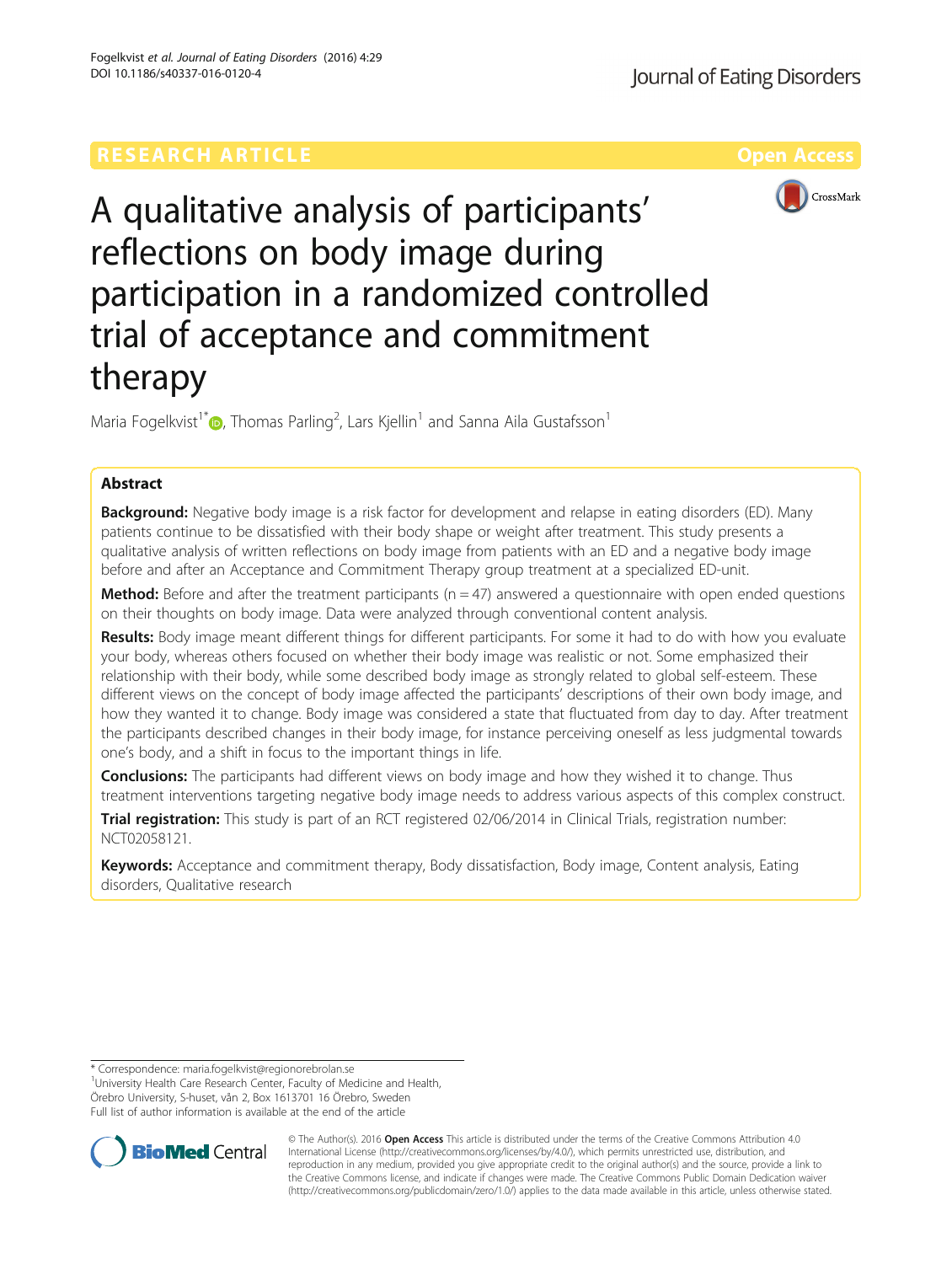## Plain English summary

Many patients with an ED have difficulties with their body image, and struggle to change it. Body image issues are something many people experience, but for a person with an ED it is linked to poorer treatment outcomes and relapses after treatment. In this article we asked patients with an ED to write their reflections on body image. What body image is, how they perceived their own body image, how they wanted it to change, and whether they perceived any changes after a treatment intervention. We found that body image meant different things for different patients. Some described that body image meant how they evaluated their bodies. Some described whether their perceptions of their own bodies were realistic or not. Some described their relationship to their body and others how it was linked to their selfesteem. There were also differences in how they wished their body image to change. Many found that their body image changed after treatment. They still evaluated themselves negatively, but found that they could focus more on other areas in life that felt more important.

#### Background

Body dissatisfaction has been defined as "discontent with some aspect of one's physical appearance" [\[1\]](#page-7-0), and is a risk factor both for developing an eating disorder (ED) [[2\]](#page-7-0) and for relapse after remission from an ED [\[3](#page-7-0)]. Although there have been advances in research and the treatment of ED, many patients do not remit despite receiving treatment in accordance with evidence-based practice [\[4](#page-7-0), [5\]](#page-7-0). Even patients who clinically remit from an ED often continue to be dissatisfied with their body shape and weight [\[6\]](#page-7-0). This dissatisfaction can be seen as part of a normative discontent [\[3](#page-7-0)], but is nevertheless associated with a risk of relapse to an ED [[7](#page-8-0)] and poor quality of life [\[8](#page-8-0)]. Thus, there is a need to further develop or adapt interventions that may increase the remission rate, address persistent body image problems and reduce relapse rates.

Body image is a complex concept, and according to Cash [[9](#page-8-0)] "It encompasses one's body-related selfperceptions and self-attitudes, including thoughts, beliefs, feelings, and behaviors". But, for those afflicted with negative body image, what does it mean to have a negative body image, or to be dissatisfied with one's body? There are numerous studies investigating different ways of measuring aspects of body image [[10, 11\]](#page-8-0). However, we only found two studies that explored patients' views on body image with open questions. In a study by Espeset, Nordbø, Gulliksen, Skårderud, Geller & Holte [[12\]](#page-8-0) they explored the views of body image in different contexts in the daily lives of patients with anorexia nervosa (AN). They found that the participants' descriptions could be divided into a subjective or objective reality. Depending on how they integrated these two concepts they were categorized as integrated, in denial, dissociated or delusional. These categories were suggested to be used as a continuum to classify severity of body image disturbances, where delusional is the most severe form. They also found that some participants described their body image as stable, while others found it to fluctuate depending on context. The same research team continued to investigate the fluctuations of body images among patients with AN [[13](#page-8-0)]. They concluded that this fluctuation was possible due to an uncertainty about their objective appearance, and found four different contextual cues that made their body image fluctuate; 'Eating food', 'Body awareness', 'Emotional experiences' and 'Interpersonal influences'. These two studies are, to the best of our knowledge, the only ones that have probed patients' views on the concept of body image. We were unable to find any studies on patient's thoughts on how they would like their body image to change due to treatment. In order to target body image in a treatment intervention for patients with an ED it is of importance to find out what a negative body image means to them, what they wish to change in order to feel more content, and whether they perceive that their body image is responsive to treatment interventions. In this study patients with an ED who took part in an acceptance and commitment therapy (ACT) group intervention focusing on body image answered a questionnaire consisting of three open questions about body image at treatment onset and at treatment outset.

Cognitive Behavioral Therapy (CBT) is currently the treatment of choice for bulimia nervosa (BN) and binge eating disorder (BED), and is widely recommended by different evidence-based treatment guidelines (e.g., [[14](#page-8-0), [15](#page-8-0)]). An enhanced form of CBT has been adapted to target aspects of all of the ED, with promising results for both adults and adolescents [\[16](#page-8-0)–[18](#page-8-0)]. CBT for ED has however been criticized for focusing too much on the content of the patient's cognitive rather than emotional experience [[19](#page-8-0)]. ACT provides an approach that focuses on accepting unwanted thoughts and feelings, seeing them as part of being human [[20](#page-8-0)]. Preliminary data supports ACT as an intervention targeting EDs and body image issues, where ACT has shown to decrease eating pathology [[21](#page-8-0)–[24\]](#page-8-0) and to be feasible and well-tolerated even for patients with chronic and severe AN [\[25, 26](#page-8-0)].

Recent CBT programs for ED have implemented targeted body image interventions as part of the overall treatment intervention [[27, 28](#page-8-0)]. Many of these include psychoeducation, awareness and questioning of the thinideal, exposure exercises, mindfulness or relaxation techniques, and cognitive restructuring [\[29](#page-8-0)–[33\]](#page-8-0). The application of an intervention targeting body image issues with standard CBT might help patients to improve more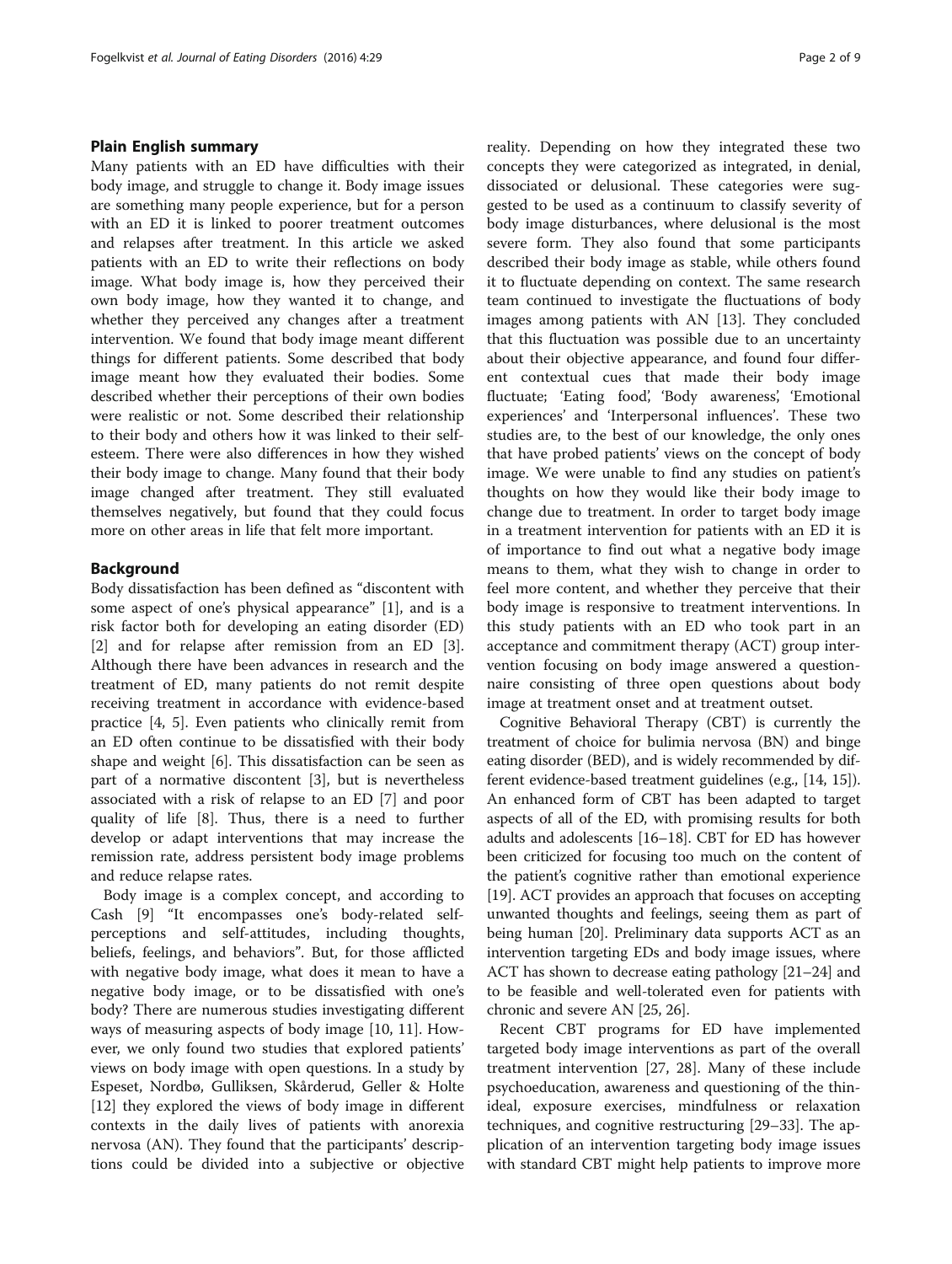and even reach levels of ED and body image pathology comparable to those of a healthy population, as suggested from a trial in which a virtual reality intervention was added to standard CBT [[34\]](#page-8-0). Another trial investigated mirror exposure also as complement to treatment, and found reductions in body avoidance behaviors [\[35](#page-8-0)]. It has also been suggested that patients might benefit from a shift of focus toward positive aspects of their body image [[36](#page-8-0), [37](#page-8-0)]. Though these approaches differ in content and target different EDs of different severity, the literature suggests that an increased focus on body image might help patient reach full recovery from their ED, and perhaps different approaches fit different patients.

Since body dissatisfaction might be viewed as a normative discontent, it is possibly an unsolvable issue. It has been suggested that ED behaviors, such as those involved in over-evaluation of weight and shape, might provide the patient with a means of avoiding disturbing internal experiences such as rejection, imperfection and failure [[21](#page-8-0)]. ACT conceptualizes psychological distress as stemming from the avoidance of unwanted thoughts and feelings, which is then also applicable to ED. Instead, ACT enables and helps to direct attention to what patients want their lives to be about. Since body image problems prompt people to take actions to avoid negative thoughts and feelings by dieting, exercising, body checking and other short-term avoidance strategies, ACT can be hypothesized to be a potent treatment for body image problems.

The aim of the present study is to investigate participants' thoughts on body image; what body image is (before and after treatment), descriptions of their own body image (before and after treatment), how they would like their body image to change after treatment, and how the participants' body images have changed after treatment.

## Methods

This study drew its participants from a randomized controlled trial in which an ACT-intervention is compared to treatment as usual for patients with an ED at a specialized ED center in Sweden. The intervention was offered to patients that were already receiving treatment at the ED unit, and who felt that their negative body image hindered their recovery. Participants in the ACTtreatment were given a voluntary questionnaire consisting of three open questions about body image at treatment onset and at treatment outset. (For a fuller description of the intervention see Additional file [1](#page-7-0)).

## Participants

A total of 53 participants started the treatment intervention, six dropped out before they had participated in half of the sessions, and eight participants attended all sessions. The median number of sessions attended was ten (range 2–12). All the participants were women, in the age range 18–47. Forty-seven participants answered the questionnaire, and were thus included in this study. Thirty-four participants answered the questionnaire before the intervention, and 43 answered after the intervention.

Participants were diagnosed according to DSM-IV [[38\]](#page-8-0), but we have chosen to transfer the diagnoses to the DSM-5 [\[39](#page-8-0)]. Since the participants had received prior treatment, some of them were relatively free from ED symptoms at group onset and were considered partially remitted, but still had a diagnosis.

Nine of the participants had an AN diagnosis, and nine had a BN diagnosis, five had a BED diagnosis. Other diagnoses were Atypical AN  $(n = 10)$ , BN of low frequency and/or limited duration  $(n = 5)$ , Purging disorder  $(n = 5)$ , and Unspecified Feeding or Eating Disorders (UFED;  $n = 4$ ).

BMI ranged from 16.6 to 48.5. Four of the participants were underweight (BMI below 18.5), 30 were in a healthy weight span, eight were overweight (BMI 25–30) and five were obese (BMI above 30). Treatment duration (of this treatment episode) ranged from less than a month to 11 years, with a median treatment duration of nine months. For 30 of the participants this was their first treatment episode for an ED, while 17 participants had been in ED treatment previously. At the time of inclusion all participants were treated in outpatient care, but seven of them had previously had inpatient treatment.

#### Procedure and measurement

Before and after the intervention, participants were asked to answer a three-item questionnaire. The questionnaire was administered together with several self-report instruments that was part of the RCT trial. However, while the self-report instruments were filled in and returned after the randomization, at a specific meeting, this questionnaire was described as being an voluntary extra survey, and the patients were invited to answer the questions at home, and bring back and leave to the secretary at the unit or to the group leaders at the first group session if they chose to participate. After the intervention patients received the questionnaire at the last group session, and were encouraged to bring it back at the 1 month follow up session, or leave it to the secretary or to the group leaders, if they chose to participate.

Two of the items were identical before and after the intervention, while one was reformulated after the intervention:

- What does the term "body image" mean to you?
- How would you describe your body image today?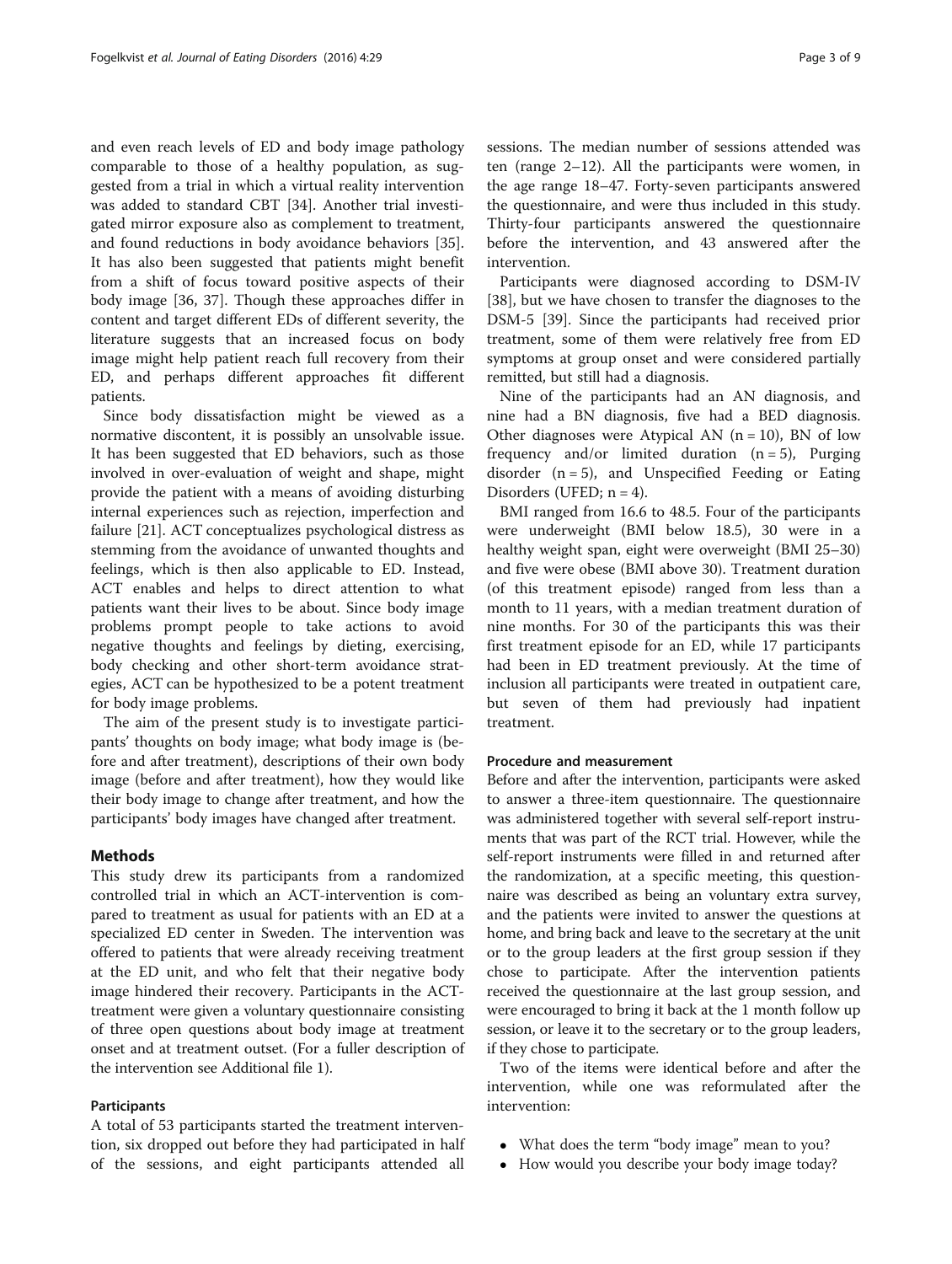• How would you like your body image to change following treatment completion? (Before the intervention)/Has the treatment contributed to any change in your body image? (After the intervention).

#### Analysis

Conventional content analysis was used to analyze the answers to these questions [\[40\]](#page-8-0). The written reflections were first read several times in order to obtain a general impression. In the next step categories were created based on current data, by marking important statements and grouping data with the same meaning into codes. The answers to each question were analyzed separately. Two researchers (MF and SAG) undertook this step together. One researcher made a preliminary categorization of each question, and created preliminary codes. The other researcher then coded the statements based on the preliminary codes, and the codes were compared in a process of negotiated consensus. Finally each code was discussed and labelled. An answer by one participant may be found in several of the categories, since the written statements are divided into meaning units before categorization. The following is an example of one participant's response to how she would like her body image to change following treatment completion.

I would like to be able to look at myself in the mirror and think that what I can see is a normal, fit and healthy person and not need to analyze every aspect of my body to pieces. Instead of battling with my body all the time, I want to love it and value it highly and look after it instead of subjecting it to different diet inclinations and methods like reducing the amount of food and doing more and more physical exercise. I want to feel that I am exercising to be fit and strong and avoid illnesses in the long run rather than exercise being a way of helping to lose weight. (BN, 23).

In this text, three different codes were identified, divided into three different categories; an appraisal of oneself and one's body, "think that what I can see is a normal, fit and healthy person", a shift in focus to other areas in life, "I want to feel that I am exercising to be fit and strong and avoid illnesses in the long run", and reducing ED behaviors "instead of subjecting it to different diet inclinations and methods like reducing the amount of food and doing more and more physical exercise".

# Results

The results are presented question by question in the tables below. Since the participants answers on the first two questions were very similar both before and after the intervention, these answers are represented in one table each, including answers from both before and after. Each table presents categories derived through the analysis. Each category is followed by a summary explaining the overarching content of the category, and a quotation that exemplifies the category. Each quotation is followed by information on the ED diagnosis and age of the woman cited, where AN refers both to AN and atypical AN, and BN refers both to BN and BN of low frequency and/or limited duration. In Table [4](#page-6-0) there is a column with comments regarding the differences described by the participants.

## What does the term "body image" mean to you?

Participants described the term body image similarly before and after treatment. Many described it as simply as: "How I perceive my body". Some described how they experienced or appraised their body, which we interpreted as synonyms, while others gave a richer description. We identified four categories (see Table 1).

## How would you describe your body image today?

Six concordant categories were identified in the evaluations before and after treatment (Table [2](#page-4-0)). Participants described a change in their body image after the intervention. This change was described in terms of the categories identified, for instance as perceiving oneself as less judgmental of one's body or having a more realistic view of one's body.

Table 1 Participant's description of the term body image

| Category                                             | Summary                                                                                                                                                                                                                                         | Ouotation                                                                                      |
|------------------------------------------------------|-------------------------------------------------------------------------------------------------------------------------------------------------------------------------------------------------------------------------------------------------|------------------------------------------------------------------------------------------------|
| How you evaluate<br>your body                        | The body is described for instance as good or bad, attractive<br>or ugly. Participants compare themselves with others.<br>Evaluations are influenced by social ideals, for example<br>being slim is automatically valued as something positive. | Have had it drummed into me since I was little that<br>$slim =$ happy and successful. (AN, 41) |
| If impression is<br>realistic or not                 | If impression fits in with what others see or with reality.                                                                                                                                                                                     | What my body really looks like and not the way I think<br>it does. (Purging disorder, 20)      |
| What relationship you have<br>to your body           | Different descriptions of whether the body is shown respect<br>or taken care of. Degree of happiness with body.                                                                                                                                 | How well you know your body and what is important for it.<br>(AN, 18)                          |
| How your impression fits in<br>with your self-esteem | Impressions govern assessments of self-image and<br>self-confidence                                                                                                                                                                             | If I am worth anything or just rubbish. (BED, 39)                                              |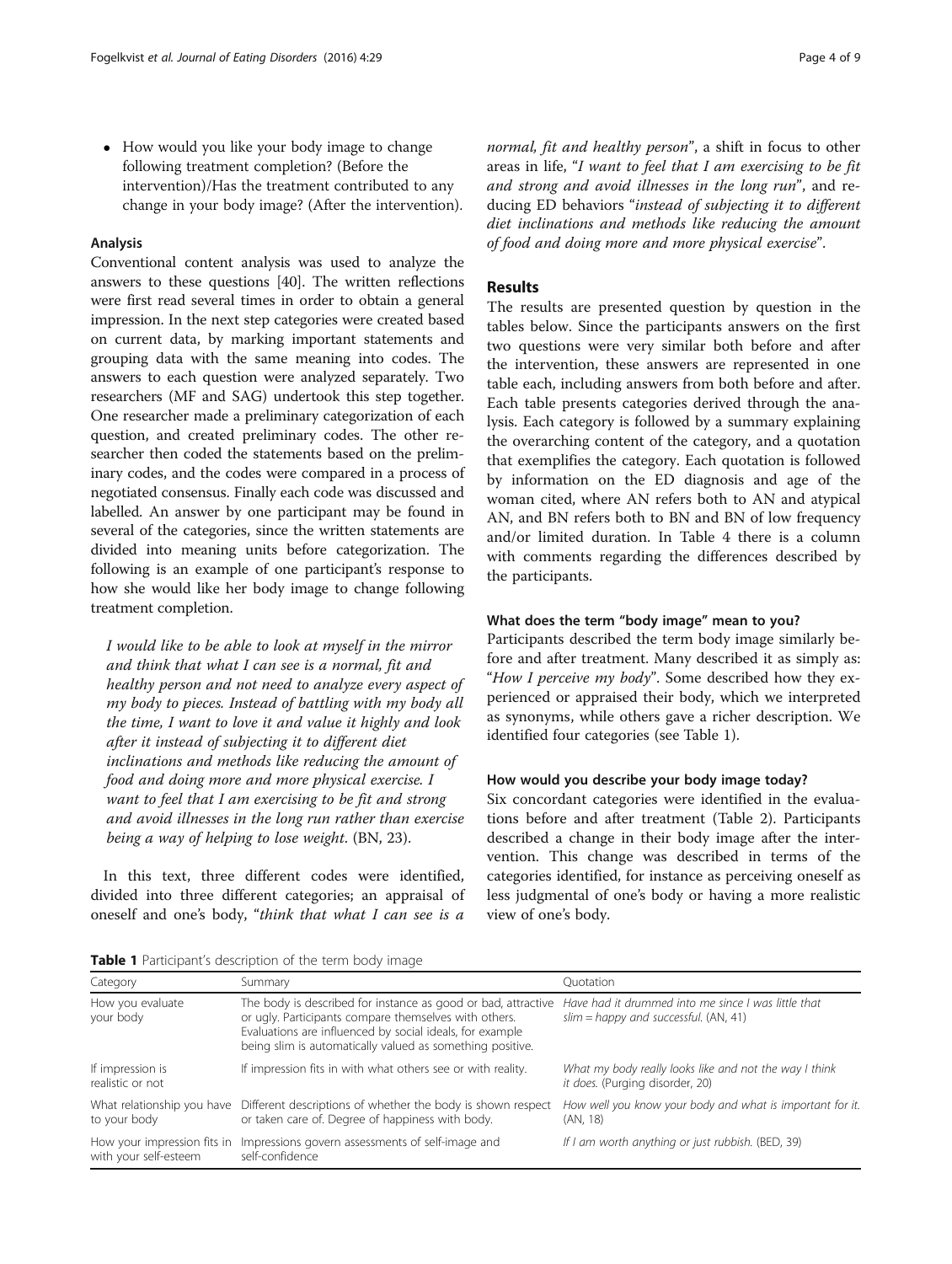<span id="page-4-0"></span>

|  | Table 2 Participant's descriptions of their own body image |  |
|--|------------------------------------------------------------|--|
|--|------------------------------------------------------------|--|

| Category                                                    | Summary                                                                                                                                                                                         | Quotation                                                                                                                                                                                                                                                      |
|-------------------------------------------------------------|-------------------------------------------------------------------------------------------------------------------------------------------------------------------------------------------------|----------------------------------------------------------------------------------------------------------------------------------------------------------------------------------------------------------------------------------------------------------------|
| Evaluation of body/<br>body image                           | Some parts of the body are described<br>with dissatisfaction.<br>Body image is affected by social ideals.<br>Participants compare themselves to ideals and to friends.                          | On the whole it is very negative but I have still learned<br>as well to like my body in a different way than I used to. (AN, 33)                                                                                                                               |
| Feelings about your<br>body/body image                      | Dislike of the body. Feelings of anxiety when thinking<br>about the body. Feeling uncomfortable with the body.<br>Feeling nausea and disgust about the body.                                    | Don't really like myself, don't know what pigeonhole to put<br>myself in - plump, fat or grotesquely elephantine troll-like fat. (BED, 39)<br>I feel ok with my body but still not entirely comfortable. (AN, 18)                                              |
| If impression is<br>realistic or not                        | Description of body image as realistic, unrealistic or<br>wrong. Having a realistic image does not mean that<br>participants are pleased with it.                                               | Sometimes feel that I am fat, which is incorrect. That means that it<br>isn't true, my weight is normal. (BN, 26)<br>Good I can see what I look like even though I'm not satisfied with it.<br>(Purging disorder, 20)                                          |
| Changes in relation<br>to body/weight                       | What participants would like to change about their<br>body, like losing weight or being fitter. Worry about<br>the body changing (gaining weight).                                              | I really long to feel more muscular, both for my own well-being and<br>also because I think I look better when I am fit. (UFED, 24)<br>I'm afraid of putting on weight and being fat. (AN, 18)                                                                 |
| Impressions are<br>inconstant                               | Body image is affected by feelings and thoughts. The<br>image oscillates between being comfortable with one's<br>body and appearance to feeling disgust and revulsion<br>and wanting to change. | Like a roller-coaster. Some days my body feels fantastic, both physically<br>and mentally. But then there are days when I can see everything that's<br>wrong with it. Then it feels like I've taken a step backward, but never<br>back to square one. (BN, 19) |
| Thoughts about the<br>body and weight<br>take a lot of room | Appearance is important, which gives rise to thoughts<br>about weight, figure and diet. This focus can lead to<br>discontent, greater concentration on appearance than<br>on well-being.        | I focus more on looking good than feeling good, when it comes to the<br>inside and outside of my body. (BN, 19)<br>Don't think so much about my body today. Not everything is about<br>me any longer. (Purging disorder, 23)                                   |

# How would you like your body image to change following treatment completion?

A recurrent topic in the different categories was the participants desire to be healthy and to accept one's body the way it is. They expressed a wish to let go of the thoughts and behaviors that are connected to the ED, and to be able to love their bodies. Seven categories were identified (Table [3](#page-5-0)).

## Has the treatment contributed to any change in your body image?

There were 38 (88 %) participants that described that the treatment contributed to a positive change in their body image, and many gave a further description of this change. We identified six different categories (Table [4](#page-6-0)). The quotation below is one example of how lavish a description could be.

I've got a more relaxed relationship to my body and my appearance. It doesn't matter as much any longer what I feel about my body. As I said I'm not happy with it, but it doesn't take up as much room as it were. Before when I thought about the future there was always a perfect body somewhere in the frame, it really was a strong and fixed idea that my body had to change if I was going to be successful. Now I think differently and realize instead that it's things like work/studies, friendship, relationships etc. that make all the difference to how I feel and what kind of life I lead. I don't judge my body as strictly as I used to either, at times I can even feel that I'm OK. It has also become easier not to start judging other people's bodies

and comparing them with mine, like at parties. I think more about the person I am meeting, not whether she is slimmer than me and that that makes me feel even fatter. In some kind of way I can still see that I am pretty "normal", before I could feel that I was almost some kind of ugly fat troll among my "attractive" friends and acquaintances. Now I can see that there's nothing odd about my body really. (UFED, 24)

## Additional comments

In addition to the processes that were specific to this treatment, participants also described more general aspects they had found helpful. Some responded that they enjoyed the group format of the treatment and being able to meet other people with similar thoughts and ideas. "I've realized that I'm not the only one who walks around thinking that I'm not good enough the way I am" (BN, 46). Some described an increase in their selfesteem, and one participant mentioned a heightened awareness of risk factors.

Five of the participants did not find the treatment helpful or thought it had only been somewhat helpful. One participant mentioned that she had gained new understanding of her difficulties, but she did not notice any changes in behavior. She expressed a need for more time to make changes.

## **Discussion**

The participants described that they perceived their body image in similar ways before and after the intervention. A majority described changes in their body image after the intervention, or that they continued to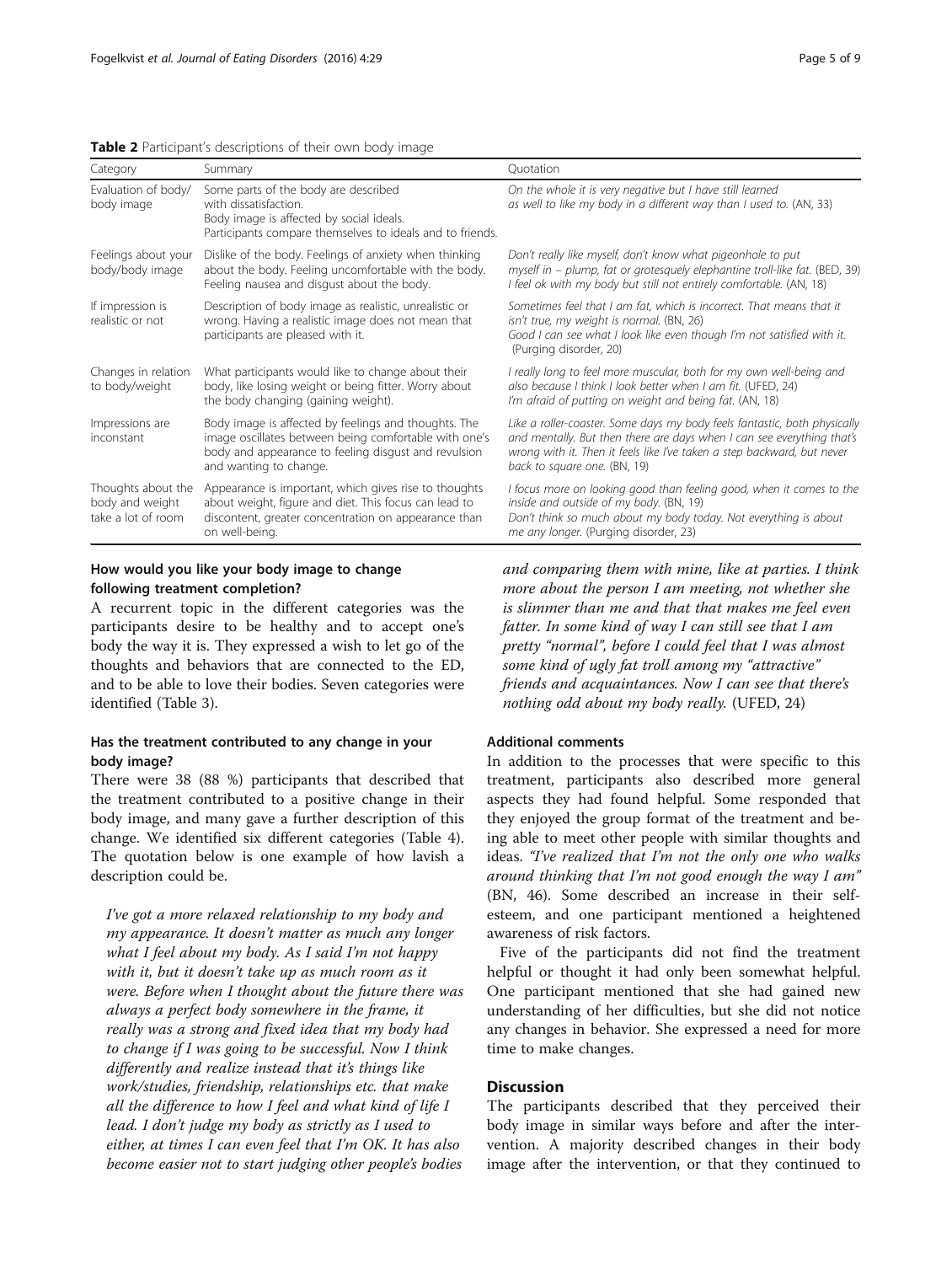| Category                                                  | Summary                                                                                                                                                                        | Ouotation                                                                                                                                                                                                                                                                                                                                        |  |
|-----------------------------------------------------------|--------------------------------------------------------------------------------------------------------------------------------------------------------------------------------|--------------------------------------------------------------------------------------------------------------------------------------------------------------------------------------------------------------------------------------------------------------------------------------------------------------------------------------------------|--|
| How you evaluate<br>yourself and<br>your body             | A desire to like oneself and one's body more, see<br>oneself as good enough, to be less judgmental<br>and able to describe the body more neutrally.                            | I would like to feel that my body is OK and view it positively<br>instead of something negative. (Purging disorder, 20)<br>I would like to be pleased with my body no matter what day it<br>is, how much exercise I have had or what I have eaten during<br>the day. I want to be pleased and happy and feel strong, no<br>matter what. (AN, 18) |  |
| A more realistic<br>body image                            | A desire to be less judgmental and more<br>accepting of the body.                                                                                                              | That I know what I look like and accept it. (BED, 44)<br>I want to be able to see/perceive myself the way I am and to<br>allow/permit myself to feel good. (AN, 37)                                                                                                                                                                              |  |
| Being influenced<br>less by media or<br>what others think | A desire to create distance from the ideal<br>conveyed through the media and not to have<br>to consider what other people think.                                               | Not having to make an effort to fit in with an ideal that<br>actually doesn't exist. (AN, 37)<br>And above all I want to be able to look the way I want<br>without having to wonder what others will think. (AN, 33)                                                                                                                             |  |
| A shift of focus to<br>other things in life               | Allowing other areas of life to occupy more space.                                                                                                                             | Being able to give priority to things rather than thoughts<br>about my body, allowing myself to put other things first.<br>(Purging disorder, 23)<br>For my body not to take up such an important part of my<br>everyday life, I want other things to be more important. (AN, 24)                                                                |  |
| Greater respect<br>for your body                          | Participants express a desire to comply with their<br>bodies' demands, not have to struggle all the time<br>to oppose changes.                                                 | and more respect for what my body wants and needs to feel good<br>both inside and out. (AN, 26)<br>I want to accept my body as it is without feeling forced to diet/lose<br>weight to feel attractive. (Purging disorder, 23)                                                                                                                    |  |
| Greater self-<br>confidence or<br>self-esteem             | Being able to feel more satisfied and secure in self<br>and appearance. Greater self-confidence or<br>self-esteem.                                                             | I want to feel pleased with myself so that I can be more self-confident.<br>(AN, 20)<br>I wish I had faith in myself and more self-esteem and self-confidence. (BED, 29)                                                                                                                                                                         |  |
| Reducing<br>behaviors linked to<br>eating disorders       | Stop avoiding the kinds of things that are really<br>desired. More focus on experiencing activities than<br>on change. Stop behaviors that do not contribute<br>to well-being. | To be able to live with my body in a better way than avoiding things. (AN, 25)<br>Dare to display more, not baggy clothes, being proud of the way I look.<br>Not squeezing my body and not worrying about weight. (AN, 18)                                                                                                                       |  |

<span id="page-5-0"></span>Table 3 Participant's description of desired changes in body image

be dissatisfied but that it was less important after treatment where they described how other areas in life got more attention. This suggests that body image is perceived as a trait that is responsive to treatment.

The answers of the participants reflected the definition of body image as a complex concept incorporating several components [[9\]](#page-8-0). Some described body image simply as how they evaluate their body. From this point of view, therefore, having a negative body image means that you evaluate your body negatively (i.e., body dissatisfaction). Others answered that body image was linked to whether the body image was realistic or not. A negative body image would then imply a disturbed perception of one's body. One example can be found in the participant who said that her body image was "incorrect" since she sometimes perceived herself as large although she knew she was of normal weight. Some participants emphasized their relationship with their body, which indicates that a negative body image is related to treating your body without respect, and not listening to it. And finally some participants answered that body image was linked to how their perception affected their self-esteem. Thus, a negative body image would mean that self-evaluation is very dependent on shape and/or weight (i.e., overevaluation of shape and weight). All these descriptions have been linked to body image previously and they are

common features among those with ED [\[2](#page-7-0), [39](#page-8-0), [41](#page-8-0), [42](#page-8-0)]. The participants often described several components in their evaluations. For instance the participant who responded that she had a good body image because she could see what she looked like (realistic perception), even though she did not like it (evaluation). Different components might be combined into concepts such as in body image disturbance, which is commonly described as incorporating one evaluative and one perceptual component [\[41\]](#page-8-0). It is important to acknowledge that there are individual differences in the conceptualization of body image. These differences might have implications both in planning treatment and assessing body image. For instance, one patient might view improvement in body image as becoming less judgmental while another views it as acquiring a healthy and respectful relationship with her body. These differences impact on what the individual patient wants help with as well as how he or she evaluates the outcome of treatment.

The participants' descriptions of their body image were on the whole very negative. This is, of course, not unexpected as the treatment focused on patients with remaining body image problems. For example, many participants described how their body image differed in different contexts and was affected by their mood. Several participants described how they sometimes had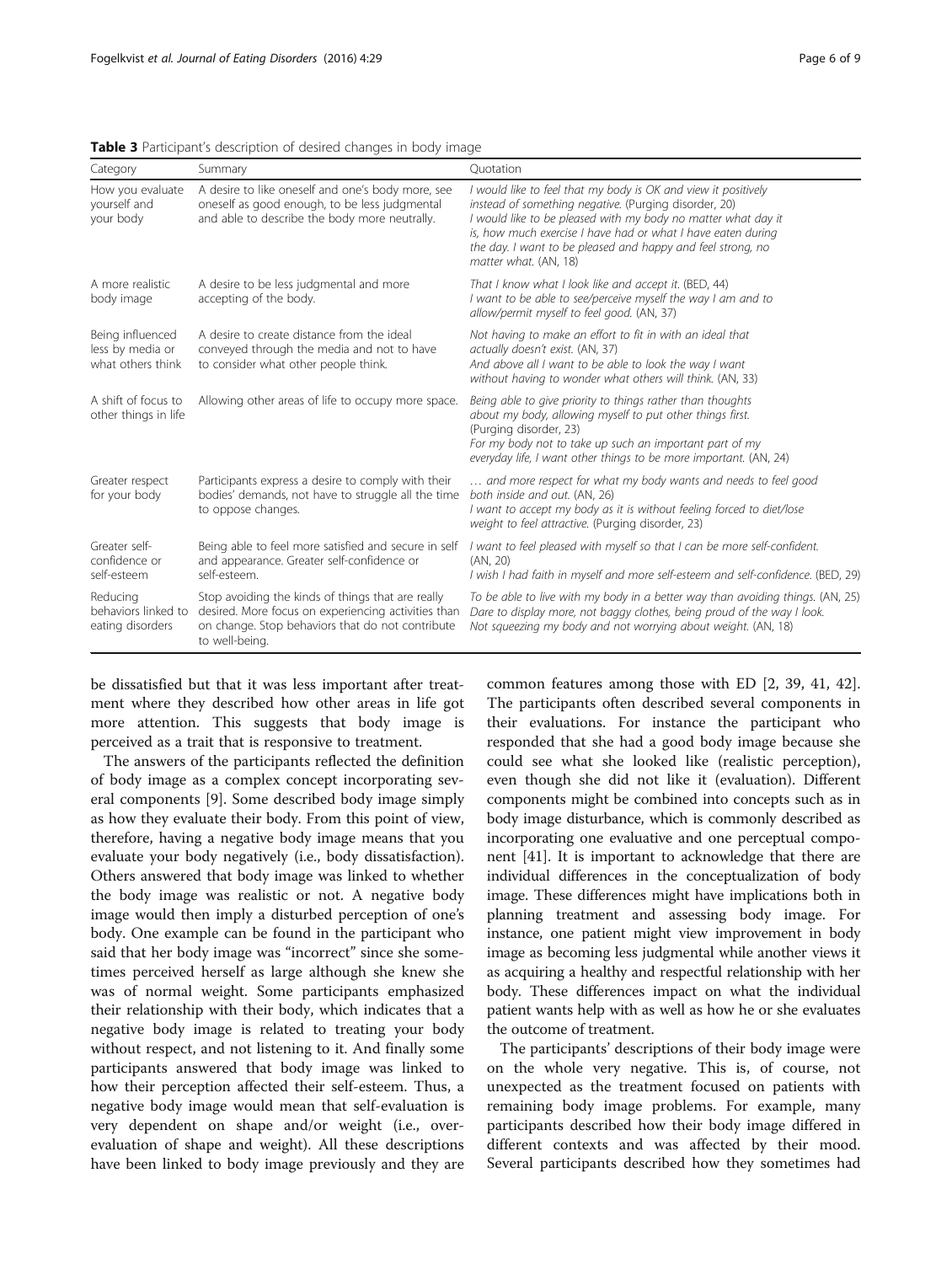| Category                                                                                                             | Summary                                                                                                                                                                                                                                                   | Ouotation                                                                                                                                                                                                                                                                                                                                  | Comments                                                                                                                                                                                                   |
|----------------------------------------------------------------------------------------------------------------------|-----------------------------------------------------------------------------------------------------------------------------------------------------------------------------------------------------------------------------------------------------------|--------------------------------------------------------------------------------------------------------------------------------------------------------------------------------------------------------------------------------------------------------------------------------------------------------------------------------------------|------------------------------------------------------------------------------------------------------------------------------------------------------------------------------------------------------------|
| Different<br>evaluation<br>of body                                                                                   | The body is described more<br>objectively, less critically. Evaluations<br>do not have the same kind of impact.<br>Greater awareness of how the body is<br>objectified by self-scrutiny.                                                                  | I've learned that you don't have to<br>evaluate all the time, see it as a<br>description. (AN, 18)<br>I don't evaluate my body only as bad<br>and ugly but still feel that I am too fat. (AN, 26)                                                                                                                                          | Being less judgmental does not mean<br>that the participants are automatically<br>happy about the appearance of<br>their body.                                                                             |
| New insights<br>have been<br>acquired or<br>new ways<br>of thinking                                                  | Greater understanding of the<br>body, ways of thinking and the<br>ED. Awareness of thinking<br>errors. Insight into devaluation<br>of self. Insight into how<br>well-being declines when<br>feelings focus on the body and<br>how this can be influenced. | I have learned so much about the basis for why<br>I think as I do and then it is easier to know<br>what to do to like my body. (AN, 18)<br>I have understood that irrespective of whether<br>we are slim or fat we have similar thoughts and<br>feelings. And that I'm the one that devalues myself,<br>I am my own 'hooligans'. (BED, 29) | Participants describe how they have<br>become more aware of different factors<br>that both sustain and resolve their<br>views, which in its turn creates<br>possibilities of more flexible action.         |
| Acquired help<br>to change<br>behaviors                                                                              | Tested things previously<br>avoided through fear.<br>Lifestyle changes.                                                                                                                                                                                   | Discovering alternative behaviors for all the<br>evasions I had previously focused on. (BN, 28)<br>Plus I have become better at doing things even<br>though they go against the grain and I don't feel<br>comfortable with my body. (BN, 22)                                                                                               | Participants describe a wider repertoire<br>of behaviors even though they feel<br>uncomfortable.                                                                                                           |
| Greater<br>distance to<br>thoughts<br>and feelings                                                                   | Beneficial to see thoughts as<br>thoughts or feelings as feelings.<br>Importance of being in the<br>here and now and not being<br>bogged down in old patterns<br>of repetitive thinking.                                                                  | That I don't allow my feelings to magnify things<br>so much, a feeling is "only" a feeling and a<br>thought is "only" a thought. Nothing is true until<br>I allow it to be. (AN, 40)<br>I have really learned that I don't have to like my<br>thoughts but they can still be there anyhow. (BN, 28)                                        | Participants describe how they still have<br>the same thoughts as before but have<br>learned a new relationship to them<br>when they crop up. This also creates<br>possibilities of more flexible actions. |
| The work on<br>values is<br>described as<br>having helped<br>to shift focus<br>to the<br>important<br>things in life | Values are embraced and<br>influence choice of behaviors.                                                                                                                                                                                                 | realize instead that it's things like work/studies,<br>friendship, relationships etc. that make all the<br>difference to how I feel and what kind of life I lead.<br>(UFED, 24)                                                                                                                                                            | Participants describe how working with<br>values has helped them to focus on<br>other things in their lives than ED.                                                                                       |
| A change<br>in the<br>relationship<br>to their bodies                                                                | Greater appreciation of the body.<br>Good enough as they are. No longer<br>as self-destructive. More attention<br>paid to bodily needs.                                                                                                                   | I have to a great extent stopped being "nasty" and<br>making "awful comments to myself. (BN, 26)<br>I listen more to what my body needs and show it<br>what appreciation I can. (BN, 19)                                                                                                                                                   | Participants describe a change in both<br>the way they think about and behave<br>toward their bodies.                                                                                                      |

<span id="page-6-0"></span>**Table 4** Participant's descriptions of perceived changes in their body image after the intervention

a realistic body image (for example of being "normal weight") and at the next moment, due to a change in context, felt very fat. It has been suggested that the body image of patients with AN fluctuates throughout the day depending on the context and that this is a consequence of a failure to integrate the subjective body image with the objective one, the realistic or not aspect [[13\]](#page-8-0). This inability makes patients with AN more susceptible to contextual triggers that make their body image fluctuate. The results of this study indicate that this can be equally true for patients with other ED diagnoses.

From an ACT perspective, the fluctuations in our body image or our self-evaluation due to different contexts could be considered a normal variation. The fluctuation is not something that needs to be addressed or changed and we do not have to remedy these unwanted experiences. Instead the participants are encouraged to be mindful, to accept and to keep moving in the valued direction, directing their attention toward what they want their life to be about rather than what they want to avoid. This is in accordance with a study that suggests

that mindfulness might enhance self-acceptance of one's body and appearance [\[43](#page-8-0)]. Another study found a correlation between improvements in awareness, acceptance and emotional avoidance and greater improvement in ED symptoms [\[44](#page-8-0)]. Yet another study suggested that acceptance of discomfort enhanced motivation to change ED behaviors [\[45](#page-8-0)].

In the answers to the last question before treatment it was clear that the participants wanted to evaluate their bodies less negatively and more realistically, be less preoccupied with their bodies, be more respectful to their bodies and not engaging in ED behaviors, having a more positive global self-evaluation and being less influenced by mass media. From an ACT theoretical perspective it might be hypothesized that present moment awareness could reduce preoccupation/fusion with body image thoughts, and that the work on values-driven action could reduce overvaluation of weight and shape. Mindfulness practice might be hypothesized to help patients to neutrally describe their bodies, and thus reduce perceptual disturbance and the negative evaluations of their bodies.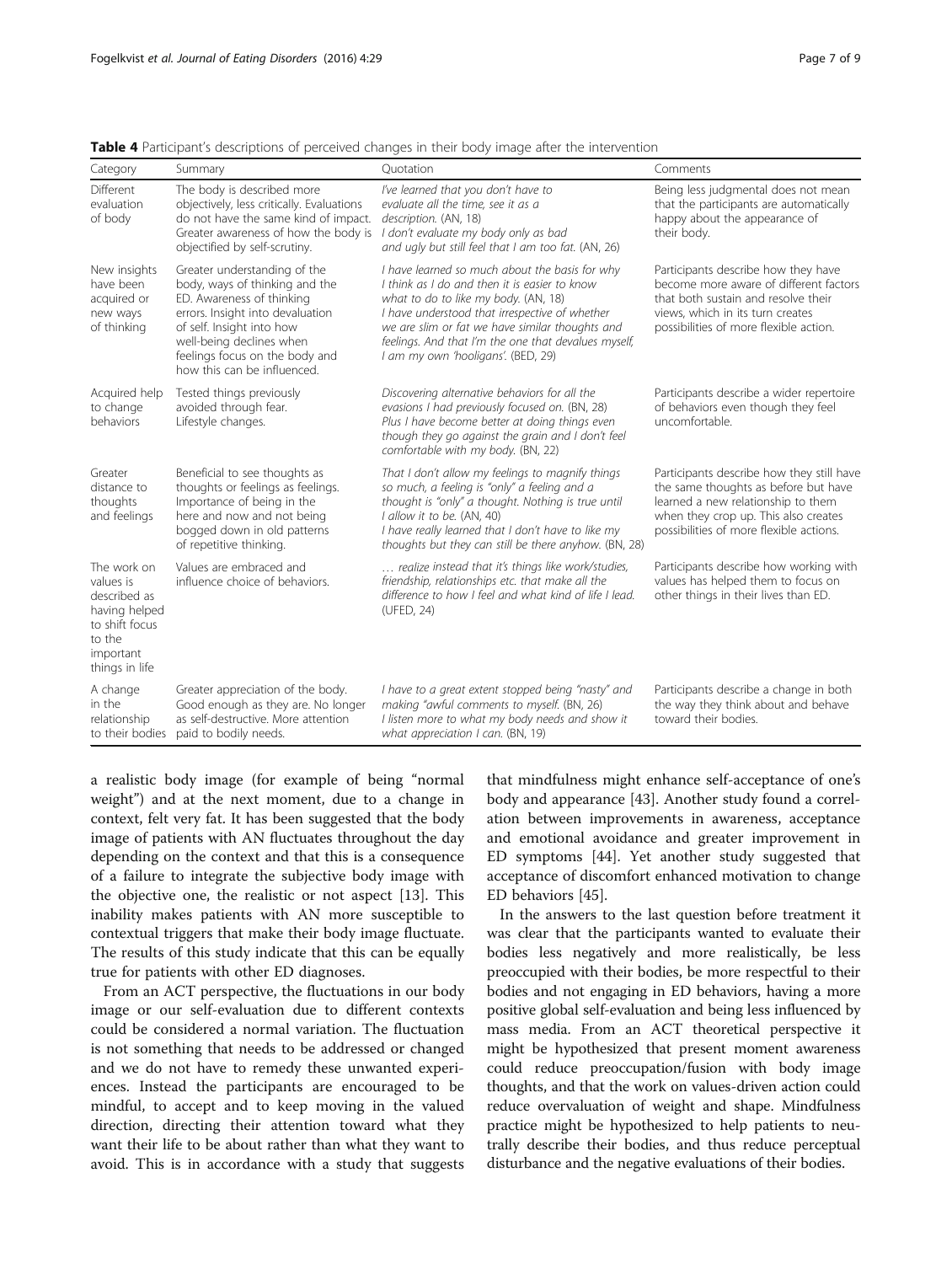<span id="page-7-0"></span>After the treatment the participants responded that they had been able to try behaviors previously avoided and take steps toward their values instead of avoiding discomfort. They reported that they had adopted a stance of self as context, were able to be more in contact with the present moment and saw thoughts as thoughts rather than truths. They could be more acceptant and descriptive than judgmental toward themselves and their bodies. Many of them still described being dissatisfied with their bodies but emphasized that this was no longer the focus of their attention. This is an important shift of focus, since body dissatisfaction is a normative discontent [\[46](#page-8-0)], and for many people probably an unsolvable issue. We interpret this to mean that the ACT-specific skills the participants learned in this study were appropriate and helpful for the participants. The objective in ACT is not to change the suffering that life entails but to be able to act in accordance with values in a flexible way [[47](#page-8-0)]. The current study did not intend to evaluate or asses the effectiveness of the intervention, which would require a different study design. It can only suggest hypothesizes that further studies might give answers to.

In this study we used a questionnaire with open ended questions instead of interviews or collecting data from self-report questionnaires. One reason for this was to capture the informant's spontaneous reflections yet still collect a comparably large number of evaluations. Another strength of this study is the variation of ages, diagnoses treatment duration and BMI, which increases the transferability of the results to other ED-populations. A limitation in this regard is of course that there were no male participants.

In order to develop effective interventions, we believe it is important to investigate the participants' reflections, rather than merely collect data from pre-formulated questionnaires. Participants were not asked to evaluate the ACT processes specifically, but they have participated in, and read a book on, a treatment that explicitly targets these processes. This probably influenced their answers. A limitation with written evaluations is that they provide no opportunity to ask questions to clarify statements, which makes it difficult to be sure that it really was specific processes that the participants were referring to. Further, the current method of analysis comprises an element of subjective interpretation when creating and categorizing codes. The texts are, however, quite short and the categories and quotations follow the participants' wordings closely, so it should be easy for an uninformed reader to evaluate them.

## Conclusions

There were individual differences in the way participants described both the term body image and their own body

image. They also described how they wanted their body image to change in different ways. According to our interpretation of the results, participants described that their body image was responsive to treatment. They described that they could relate to their bodies differently, and lead their lives in more accordance with their values. Treatment interventions targeting negative body image needs to address various aspects of this complex construct.

## Additional file

[Additional file 1:](dx.doi.org/10.1186/s40337-016-0120-4) Description of the intervention. (DOCX 23 kb)

#### Acknowledgements

We would like to thank Ata Ghaderi who contributed to the development of the intervention and was active in the process of study design for the RCT this study is based upon.

#### Funding

This research was supported by Uppsala-Örebro Regional Research Council, grant number RFR71381, RFR213931, RFR138611, awarded to Sanna Aila Gustafsson.

#### Availability of data and materials

All of the evaluations have been coded and are stored at the University Health Care Research Center, Faculty of Medicine and Health, Örebro University. The treatment manual is available in Swedish. Please contact the corresponding author for more information.

#### Authors' contribution

MF conducted the analysis of the material and drafted the manuscript. SAG was active in the preparation of the study, active in the analyzing process, and active in the writing process. LK critically evaluated the analysis and was active in the writing process. TP was active in the preparation of the study and was active in the writing process. All authors read and approved the final manuscript.

#### Competing interests

The authors declare that they have no competing interest.

#### Ethics approval and consent to participate

This study was approved by the regional ethical review board of Uppsala (Reg. no. 2009/294, 2009-11-18). Patients gave their written consent to participate in the study.

#### Author details

<sup>1</sup>University Health Care Research Center, Faculty of Medicine and Health, Örebro University, S-huset, vån 2, Box 1613701 16 Örebro, Sweden. 2 Department of Psychology, Uppsala University, Uppsala, Sweden.

#### Received: 8 April 2016 Accepted: 9 October 2016 Published online: 12 December 2016

#### References

- 1. Cash TF, Pruzinsky T, editors. Body Image: A Handbook of Theory, Research, and Clinical Practice. New York: Guilford Press; 2002.
- 2. Stice E. Risk and maintenance factors for eating pathology: a meta-analytic review. Psychol Bull. 2002;128:825–48.
- 3. Keel PK, Dorer DJ, Franko DL, Jackson SC, Herzog DB. Postremission predictors of relapse in women with eating disorders. Am J Psychiatry. 2005;162:2263–8.
- 4. Treasure J, Claudino AM, Zucker N. Eating disorders. Lancet. 2010;375:583–93.
- 5. Brown TA, Keel PK. Current and emerging directions in the treatment of
- eating disorders. Subst Abus Res Treatment. 2012;6:33–61. 6. Bardone-Cone AM, Harney MB, Maldonado CR, Lawson MA, Robinson DP, Smith R, Tosh A. Defining recovery from an eating disorder: conceptualization,